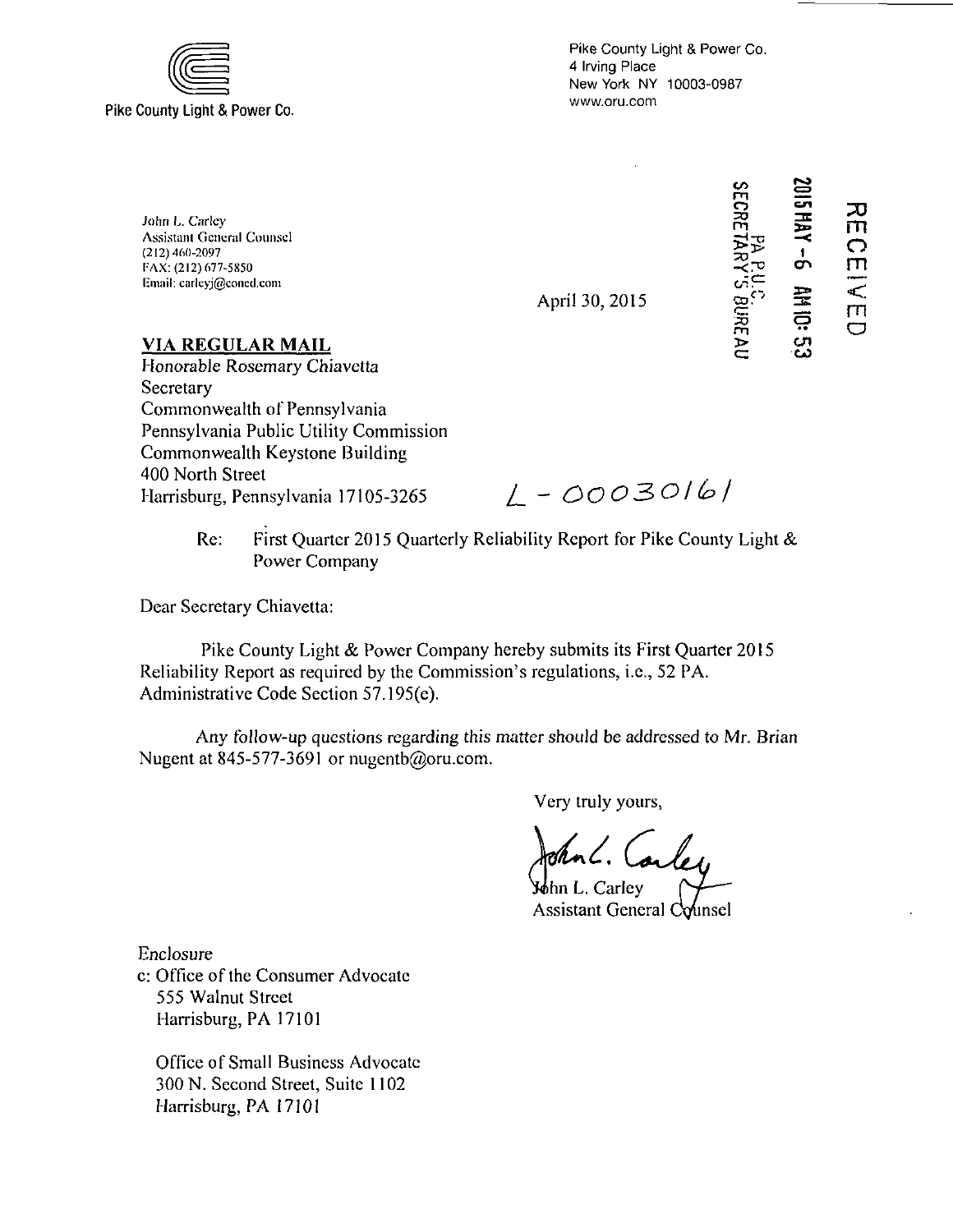

# **Orange & Rockland**

# **Pike County Light & Power Company Quarterly Reliability Report**

First Quarter 2015

**CO**  <u>ຕ - <del>n</del></u> ECE<br>AY-4<br>RAFRE ᇛ<sup>?</sup> 로 진  $\epsilon$   $\omega$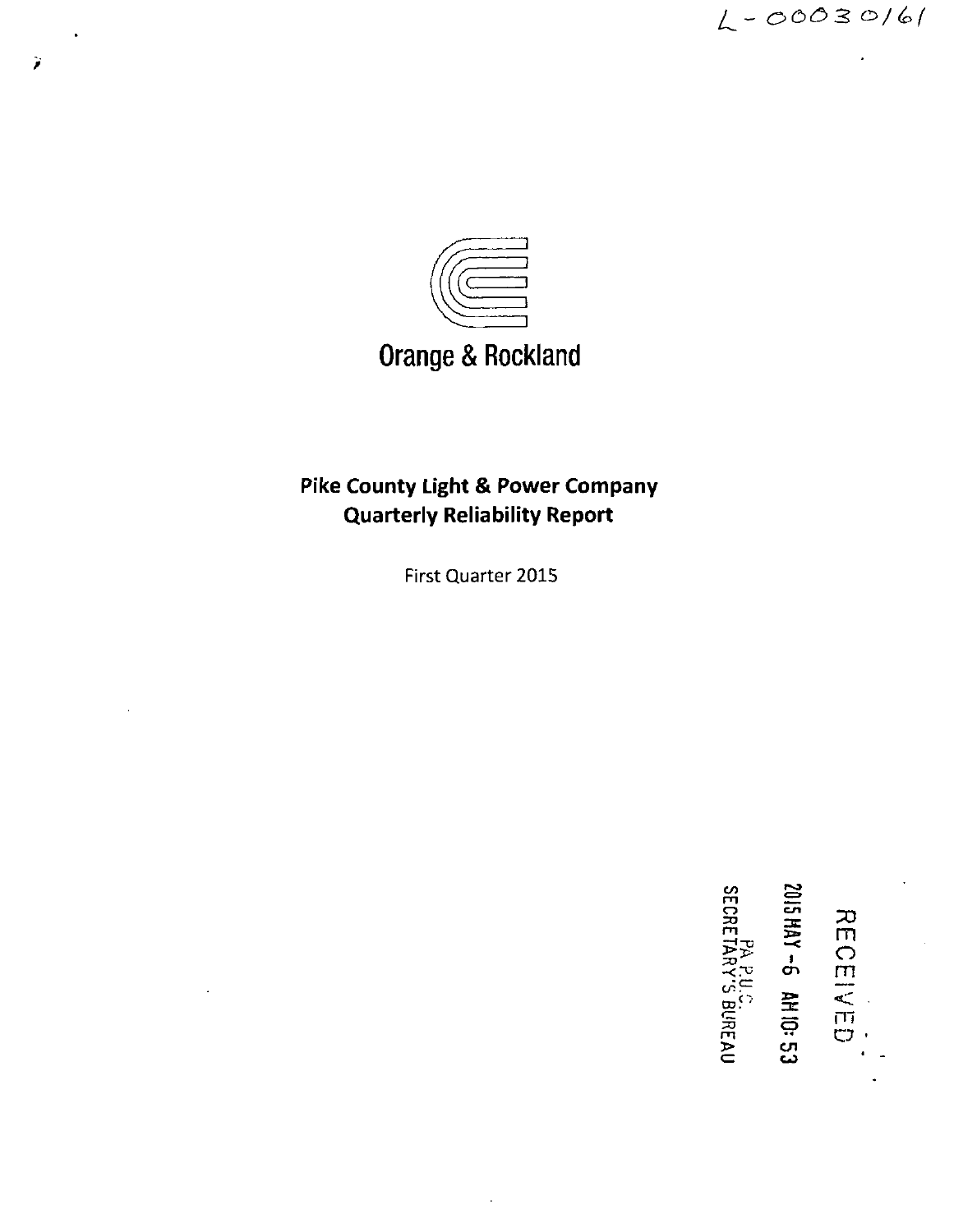**§ 57.195. (e)(1) A description of each major event that occurred during the preceding quarter, including the time and duration of the event, the number of customers affected, the cause of the event and any modified procedures adopted in order to avoid or minimize the impact of similar events in the future.** 

٩

#### **1st Quarter 2015 Major Events**

No major event has been approved in the Pike County Light & Power Company ("PCL&P") service territory during the first quarter of 2015.

PCL&P would note that decisions by the Pennsylvania Public Utility Commission ("Commission") is pending on two Major Event submission, summarized below, that PCL&P submitted during, the first quarter of 2015.

| <b>Date</b> | Time  | Circuit       | Cause               | <b>Duration</b><br>(minutes) | <b>Customers</b><br><b>Affected</b> | <b>Customer Minutes</b><br>of Interruptions |  |
|-------------|-------|---------------|---------------------|------------------------------|-------------------------------------|---------------------------------------------|--|
| 1/3/2015    | 9:49  | $L7 - 6 - 34$ | No Cause Found      | 125                          | 1,249                               | 155,906                                     |  |
| 1/24/2015   | 10:30 | L7-6-34       | <b>Tree Contact</b> | 73                           | 2,535                               | 185,055                                     |  |

#### January 3, 2015

At approximately 9:49 p.m. on January 3, 2015, a recloser on pole 37159/48289 ("59/89") adjacent to Route 209 tripped opened after sensing a phase-to-phase. The reported weather condition at that time indicated rainy and windy conditions.

### January 24, 2015

 $\sim$  3

 $\sim$  .

On January 24, 2015, at approximately 10:30 a.m. a six-foot tree limb fell across primary wire near pole 38485/49116 on Circuit L7-6-34 contacting at least two phases adjacent to Route 209 in the Town of Westfall. This tree contact produced a fault which caused the circuit breaker to trip open. It had snowed approximately seven inches since 12:00 a.m. that morning with temperatures hovering between 30 and 32 degrees Fahrenheit.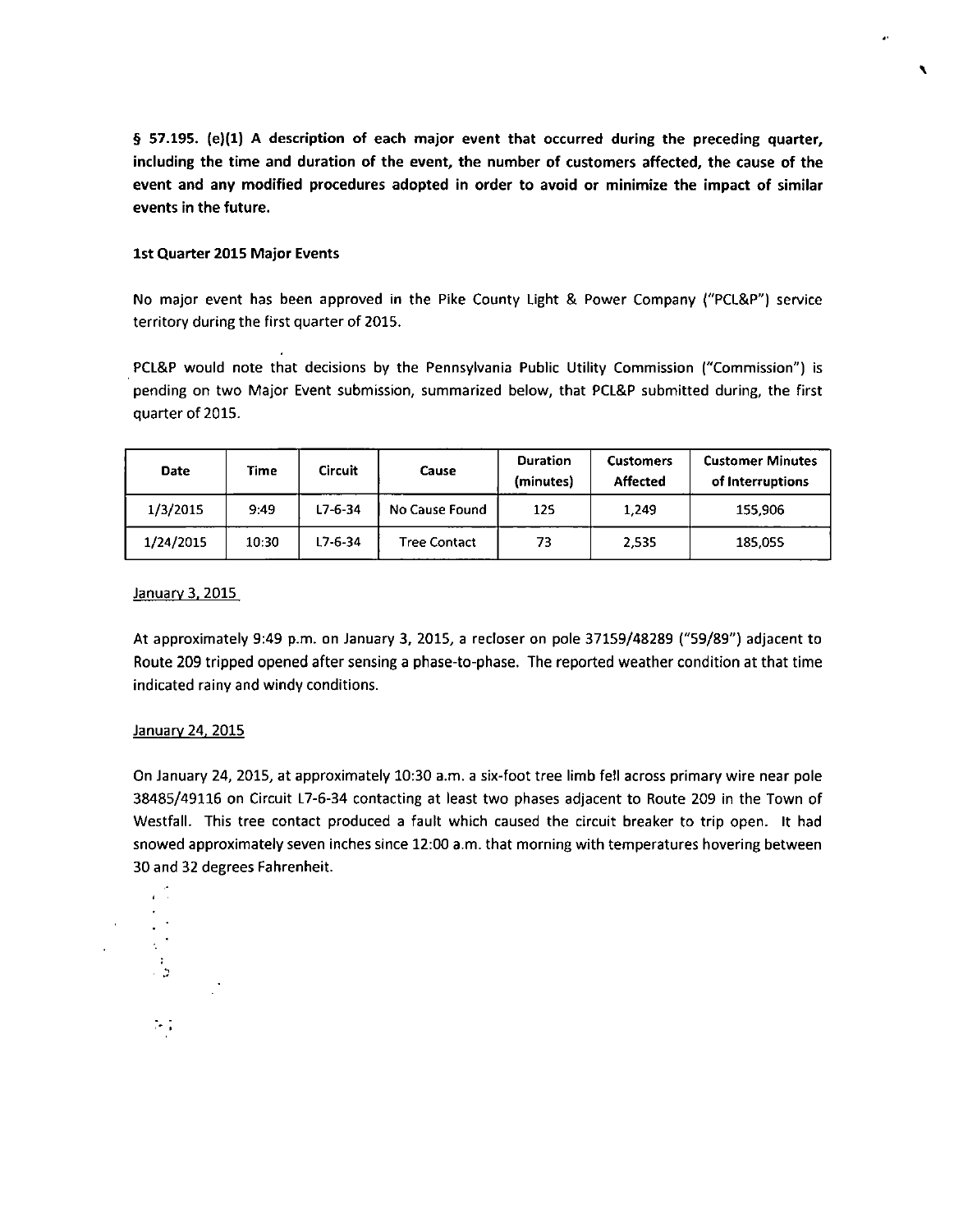# **1st Quarter 2015 Pre-Arranged Outages**

 $\hat{\mathbf{v}}$ 

 $\mathcal{P}$ 

 $\mathcal{A}$ 

| Date       | Time     | <b>Circuit</b> | Cause                                       | <b>Duration</b><br>(minutes) |                | <b>Customer</b><br><b>Minutes of</b><br><b>Interruptions</b> |
|------------|----------|----------------|---------------------------------------------|------------------------------|----------------|--------------------------------------------------------------|
| 2015/01/14 | 10:00:00 | L07-06-34      | Transformer<br>Relocation                   | 40 minutes                   | 1              | 40                                                           |
| 2015/01/15 | 14:06:00 | L07-06-34      | <b>Transformer</b><br>Relocation            | 51 minutes                   | 1              | 51                                                           |
| 2015/01/16 | 09:23:00 | L07-06-34      | Transformer<br>Relocation                   | 57 minutes                   | $\overline{2}$ | 114                                                          |
| 2015/01/22 | 13:55:00 | L07-06-34      | Transformer<br>Upgrade                      | 70 minutes                   | 3              | 210                                                          |
| 2015/01/23 | 10:10:00 | L07-06-34      | Transformer<br>Upgrade                      | 100 minutes                  | 1              | 100                                                          |
| 2015/01/29 | 11:50:00 | L07-06-34      | Line Upgrade                                | 58 minutes                   | $\overline{2}$ | 116                                                          |
| 2015/01/30 | 13:14:00 | 104-03-13      | Pole<br>Replacement                         | 53 minutes                   | $\mathbf{1}$   | 53                                                           |
| 2015/02/03 | 12:55:00 | L07-06-34      | Change Out<br><b>Defective Pole</b>         | 55 minutes                   | 13             | 330                                                          |
| 2015/02/04 | 11:15:00 | 104-03-13      | <b>Changed Out</b><br>Transformer &<br>Pole | 30 minutes                   | 4              | 120                                                          |
| 2015/02/06 | 12:50:00 | L07-06-34      | Transformer<br>Upgrade                      | 60 minutes                   | 3              | 180                                                          |
| 2015/02/13 | 10.20:00 | L07-06-34      | Line Upgrade                                | 110 minutes                  | $\overline{2}$ | 220                                                          |
| 2015/02/24 | 14:20:00 | L07-06-34      | Line Upgrade                                | 70 minutes                   | 5              | 315                                                          |
| 2015/02/25 | 14:20:00 | L07-06-34      | Line Upgrade                                | 30 minutes                   | $\mathbf{1}$   | 30                                                           |
| 2015/02/27 | 09:12:00 | L07-06-34      | Transformer<br>Upgrade                      | 38 minutes                   | $\mathbf{1}$   | 38                                                           |
| 2015/03/09 | 13:15:00 | L07-06-34      | Change Out PCB<br>Transformer               | 65 minutes                   | 5              | 325                                                          |

 $\ddot{\phantom{0}}$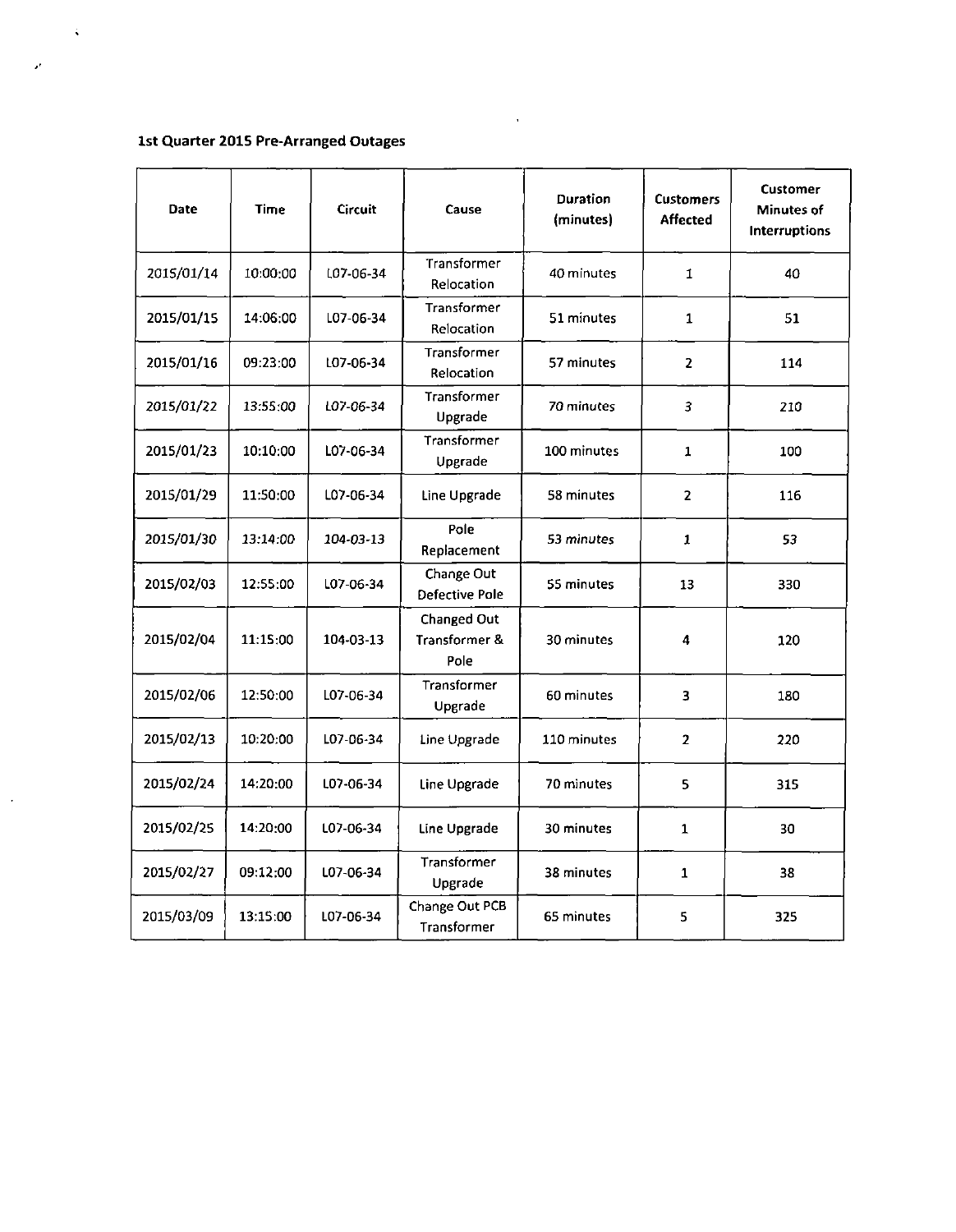**§ 57.195. (e)(2) Rolling 12-month reliability index values (SAIFI, CAIDI, SAIDI, and if available, MAIFI)**  for the EDC's service territory for the preceding quarter. The report shall include the data used in **calculating the indices, namely the average number of customers served, the number of sustained customer interruptions, the number of customers affected, and the customer minutes of interruption. If MAIFI values are provided, the report shall also include the number of customer momentary interruptions.** 

t

| Year  | Quarter    | <b>Customers</b><br>Served | <b>Interruptions</b> | <b>Customers</b><br>Affected | <b>Customer Minutes</b><br>of Interruptions |
|-------|------------|----------------------------|----------------------|------------------------------|---------------------------------------------|
| 2014  | 2nd Qtr.   | 4,502                      | 63                   | 12.491                       | 1.759,375                                   |
| 2014  | 3rd Qtr.   | 4,505                      | 62                   | 9,925                        | 1,046,971                                   |
| 2014  | $4th$ Qtr. | 4,507                      | 62                   | 9.542                        | 1,008,212                                   |
| 2015  | 1st Qtr.   | 4,513                      | 69                   | 8,974                        | 880,011                                     |
| 2015* | 1st Qtr.   | 4,513                      | 67                   | 5,190                        | 539,050                                     |

**Interruption Data Rolling 12-Month Period** 

**\*Pending approval of Exclusion of Major Event occurring January 3 & 24, 2015** 

## **Performance Ratios - Rolling 12-Month Data**

|                              | <b>Frequency SAIFI</b> | <b>Restoration CAIDI (min)</b> | <b>Duration SAIDI (min)</b> |
|------------------------------|------------------------|--------------------------------|-----------------------------|
| <b>Benchmark</b>             | 0.61                   | 174                            | 106                         |
| Rolling 12 Month<br>Standard | 0.83                   | 235                            | 195                         |

| Year  | Quarter    | <b>Frequency SAIFI</b> | <b>Restoration CAIDI</b> | <b>Duration SAIDI</b> |
|-------|------------|------------------------|--------------------------|-----------------------|
| 2014  | 2nd Qtr.   | 2.77                   | 141                      | 391                   |
| 2014  | 3rd Qtr.   | 2.20                   | 105                      | 232                   |
| 2014  | $4th$ Qtr. | 2.12                   | 106                      | 224                   |
| 2015  | $1st$ Qtr. | 1.99                   | 98                       | 195                   |
| 2015* | $1it$ Qtr. | 1.15                   | 104                      | 119                   |

\*Pending approval of Exclusion of Major Event occurring January 3 & 24, 2015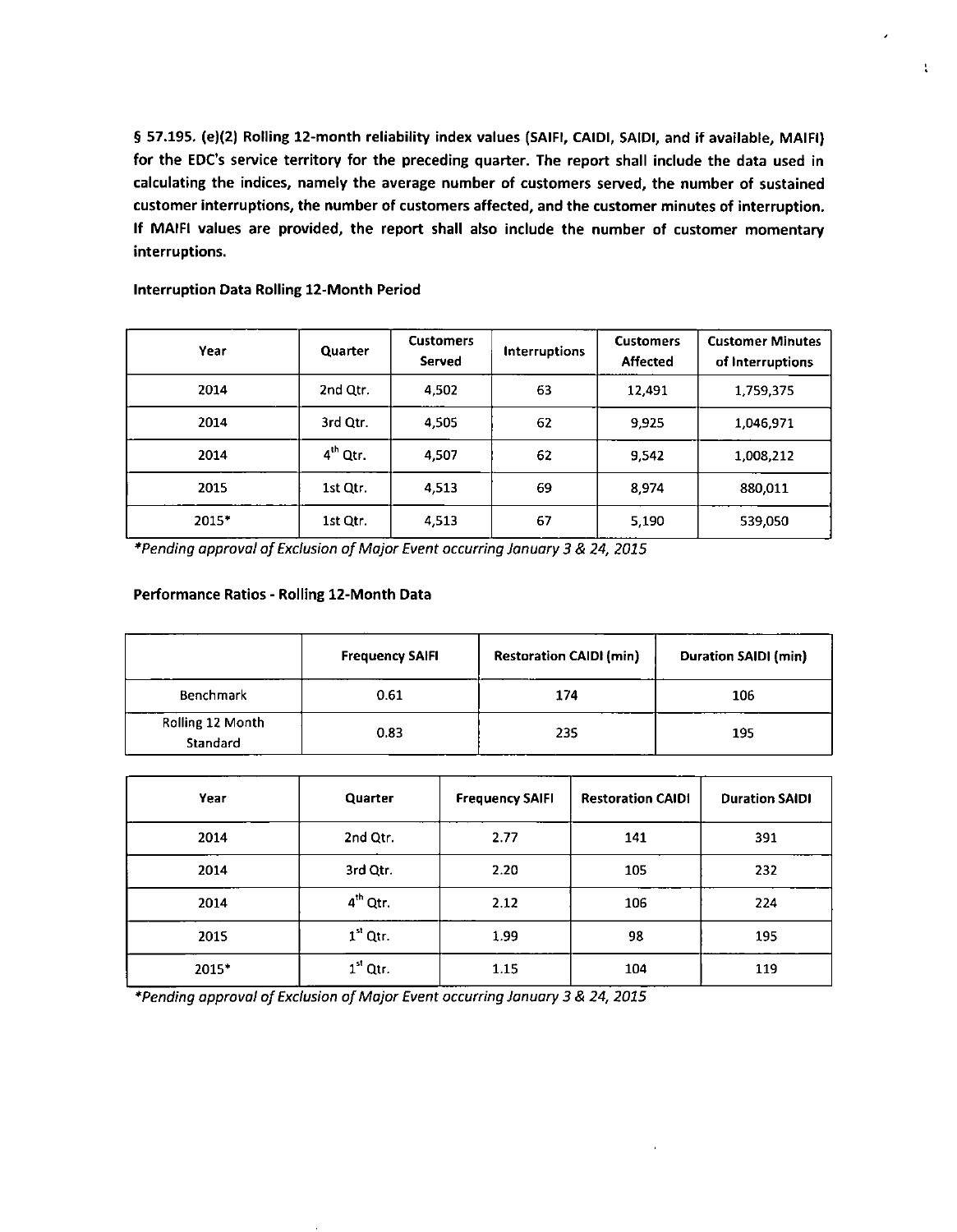**§ 57.195. (e)(5) A rolling 12-month breakdown and analysis of outage causes during the preceding quarter, including the number and percentage of service outages, the number of customers interrupted, and customer interruption minutes categorized by outage cause such as equipment failure, animal contact, tree related, and so forth. Proposed solutions to identified service problems shall be reported.** 

 $\mathbf{u}^{\star}$ 

 $\epsilon^{(k)}$ 

| Cause                   | <b>Number of Interruptions</b> |            | <b>Customers Affected</b> |            | <b>Customer Minutes of</b><br>Interruption |            |
|-------------------------|--------------------------------|------------|---------------------------|------------|--------------------------------------------|------------|
|                         | 12- Month                      | % of Total | 12-Month                  | % of Total | 12- Month                                  | % of Total |
| <b>Animal Contact</b>   | 4                              | 5.8%       | 46                        | 0.5%       | 3.758                                      | 0.4%       |
| <b>Tree Contact</b>     | 28                             | 40.6%      | 3,792                     | 42.3%      | 385,385                                    | 43.8%      |
| Overload                | 0                              | 0.0%       | 0                         | 0.0%       | 0                                          | 0.0%       |
| Work Error              | 2                              | 2.9%       | 3                         | 0.0%       | 677                                        | 0.1%       |
| Equip. Failure          | 25                             | 36.2%      | 3,247                     | 36.2%      | 252,447                                    | 28.7%      |
| Non-Comp Acc.           | $\Omega$                       | 0.0%       | 0                         | 0.0%       | 0                                          | 0.0%       |
| <b>Customer Problem</b> | 0                              | 0.0%       | 0                         | 0.0%       | 0                                          | 0.0%       |
| Lightning               | 3                              | 4.3%       | 33                        | 0.4%       | 6,109                                      | 0.7%       |
| Unknown-Other           | 7                              | 10.1%      | 1,853                     | 20.6%      | 231,635                                    | 26.3%      |
| All Causes<br>69        |                                |            | 8,974                     |            | 880,011                                    |            |

| Cause                    | <b>Number of Interruptions</b> |            | <b>Customers Affected</b> |            | <b>Customer Minutes of</b><br>Interruption |            |
|--------------------------|--------------------------------|------------|---------------------------|------------|--------------------------------------------|------------|
| (With Exclusion Granted) | 12- Month                      | % of Total | 12- Month                 | % of Total | 12- Month                                  | % of Total |
| <b>Animal Contact</b>    | 4                              | 6.0%       | 46                        | 0.9%       | 3,758                                      | 0.7%       |
| <b>Tree Contact</b>      | 27                             | 40.3%      | 1,257                     | 24.2%      | 200,330                                    | 37.2%      |
| Overload                 | 0                              | 0.0%       | 0                         | 0.0%       | 0                                          | 0.0%       |
| <b>Work Error</b>        | 2                              | 3.0%       | 3                         | 0.1%       | 677                                        | 0.1%       |
| Equip. Failure           | 25                             | 37.3%      | 3,247                     | 62.6%      | 252,447                                    | 46.8%      |
| Non-Comp Acc.            | 0                              | 0.0%       | Ω                         | 0.0%       | 0                                          | 0.0%       |
| <b>Customer Problem</b>  | $\mathbf 0$                    | 0.0%       | 0                         | $0.0\%$    | 0                                          | 0.0%       |
| <b>Lightning</b>         | 3                              | 4.5%       | 33                        | 0.6%       | 6,109                                      | 1.1%       |
| Unknown-Other            | 6                              | 9.0%       | 604                       | 11.6%      | 75 729                                     | 14.0%      |
| All Causes               |                                | 67         |                           | 5,190      |                                            | 539,050    |

 $\cdot$